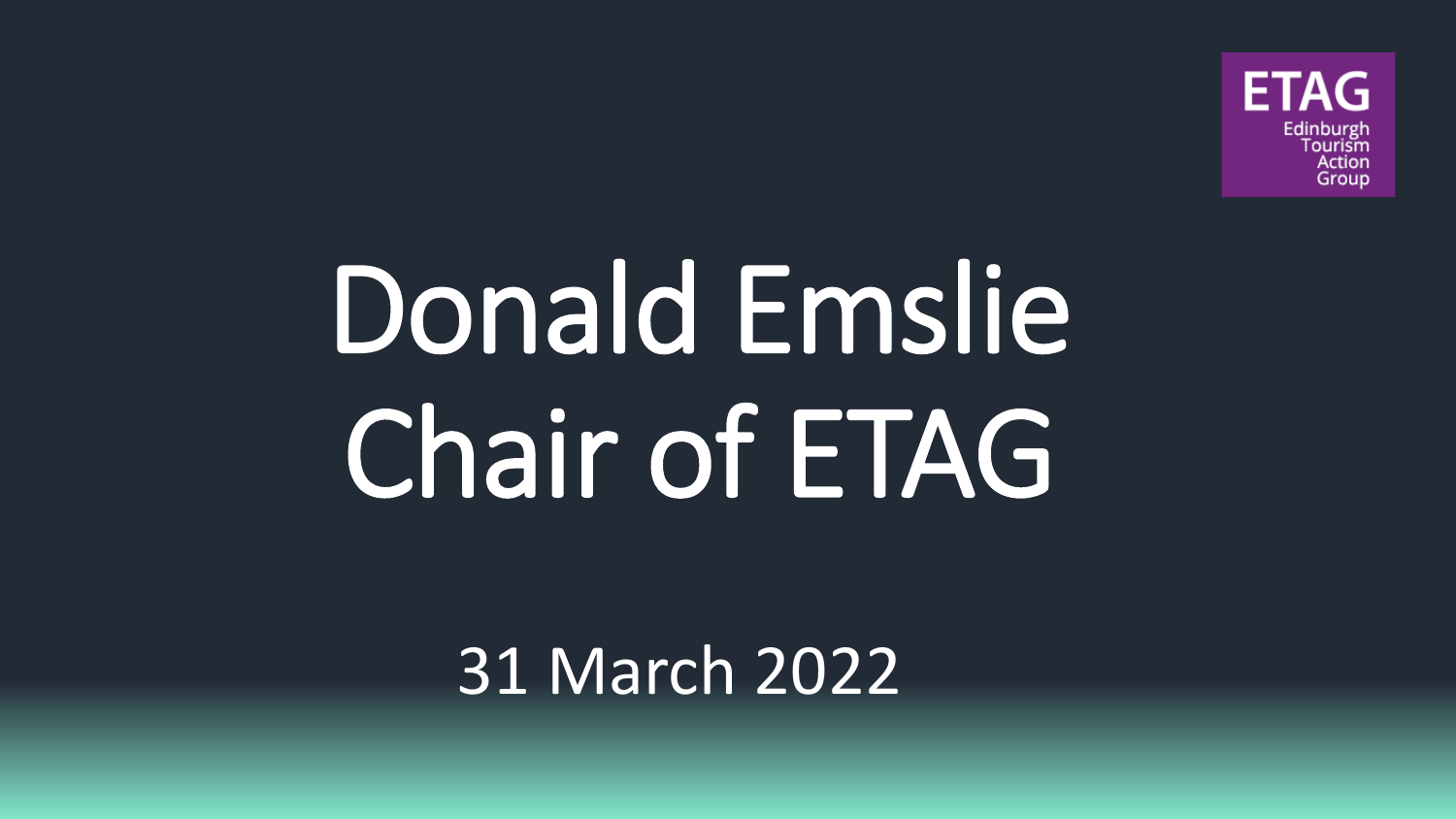#### What Just Happened….?



• From position of strength - launch of new Edinburgh Tourism Strategy 2030

#### • Predictions of 4 to 5 year recovery

Edinburgh ourism Action Group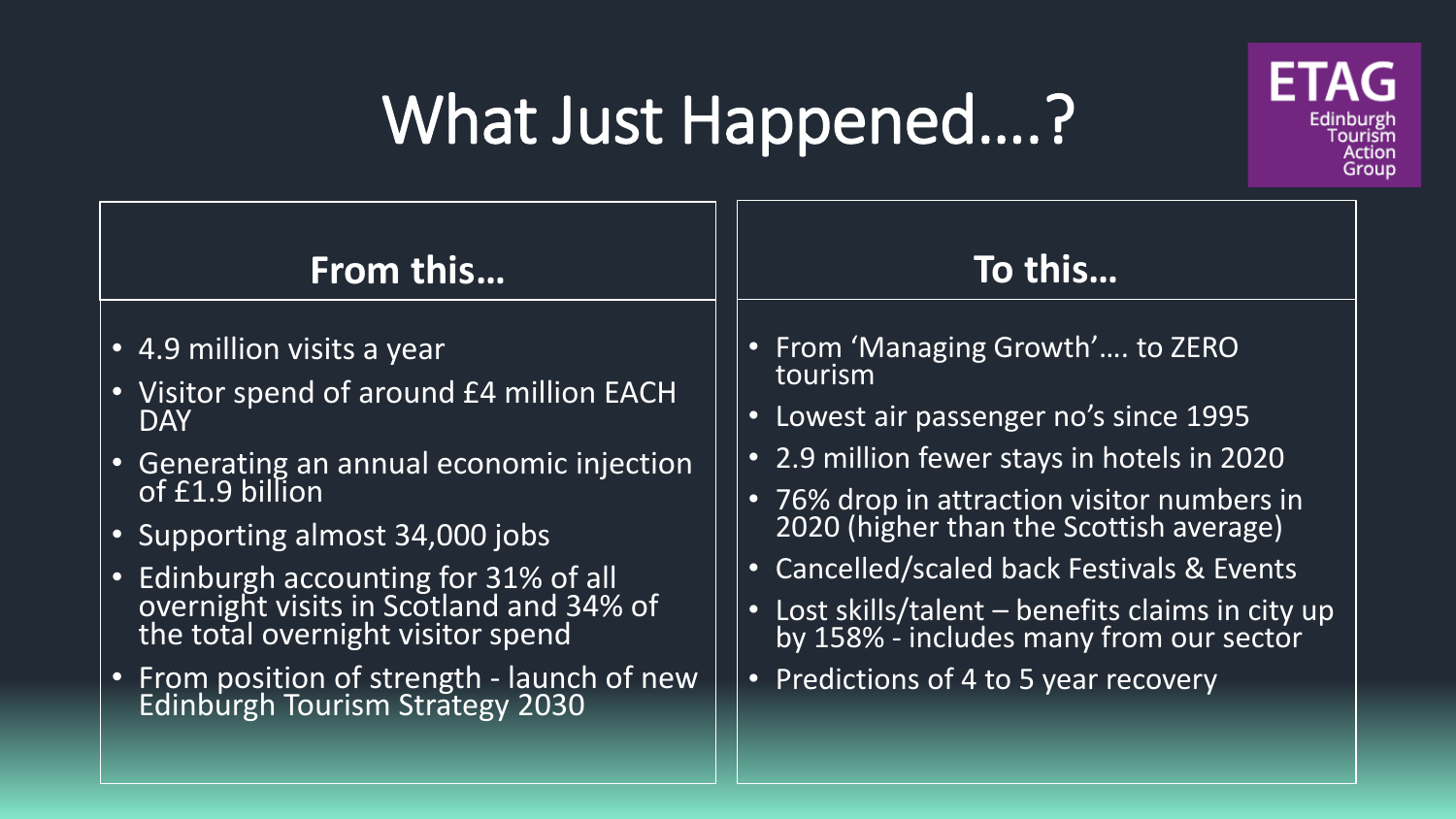#### Where are we now…



- Lifting on covid restrictions on international travel
- Edinburgh Hotels Association **15% to 20% down on this time in 2019**  – occupancy starting to improve and room rates
- Airport in February sitting at **63% recovery, compared to 2019**
- Attractions **top two** paid & free attractions in Scotland were in Edinburgh last year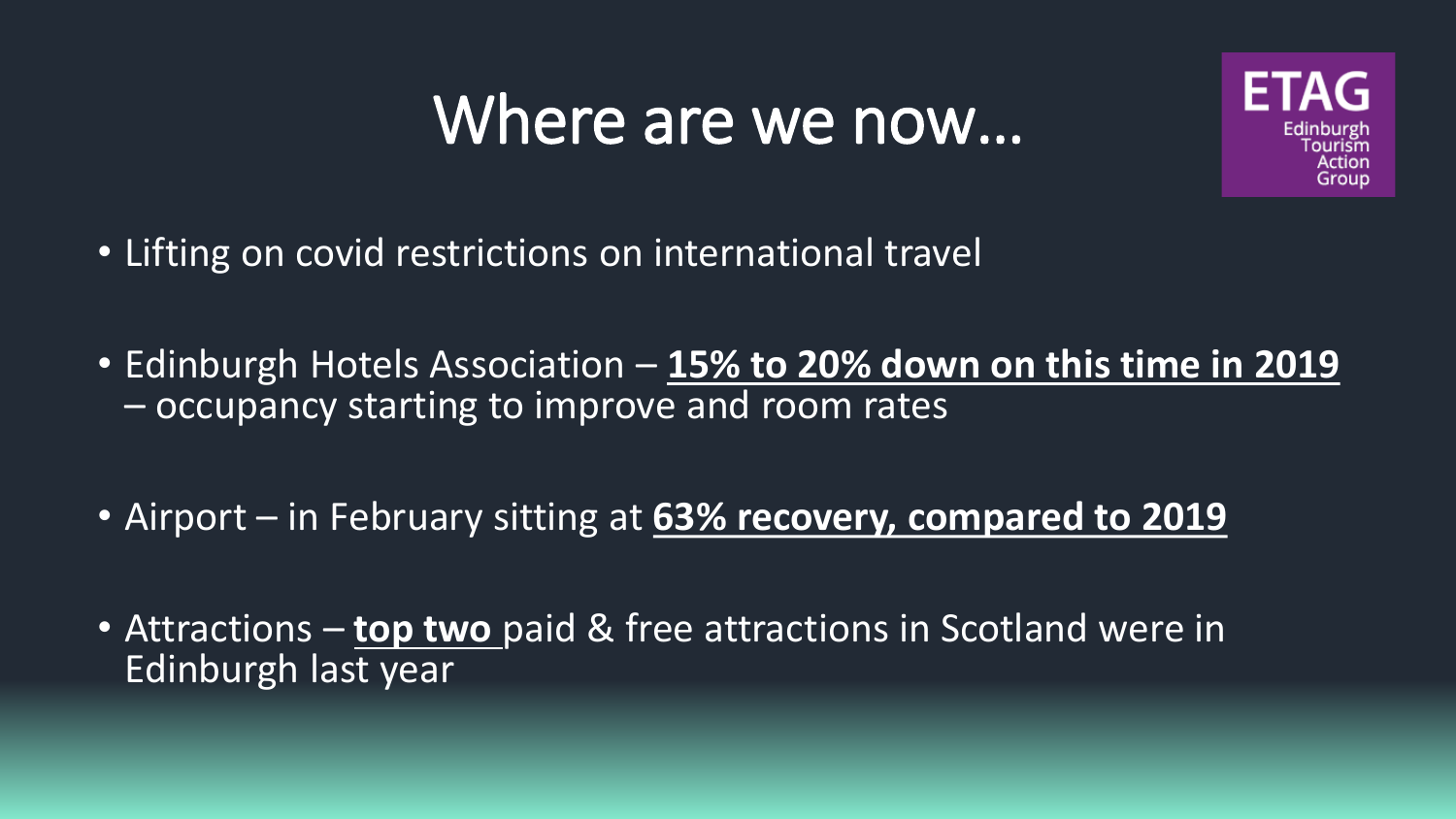## VisitScotland Insights

ETAG

Edinburgh Tourism **Action** Group



- Scotland vs non- Scotland residents
- First time vs repeat visitors
- Where People would be likely to stay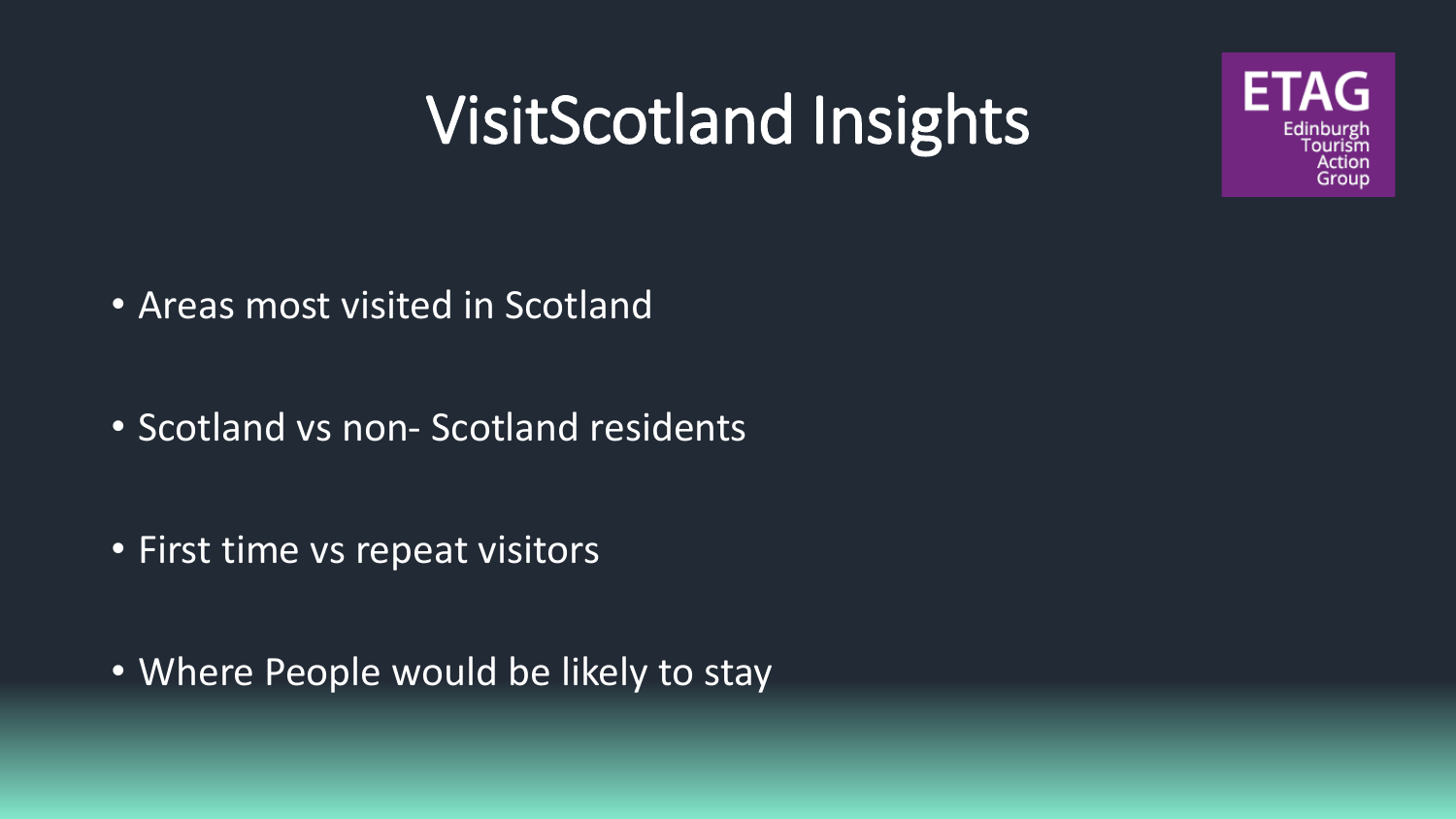#### But… we're not out of the woods



- Ongoing lack of consumer confidence due to Covid (& potential for new variants)
- Increased cost of doing business (fuel, wages, taxes)
- Brexit
- Labour Supply
- Increased cost of living
- Ukraine War
- Policy Landscape Low-Carbon/Net Zero, Fair Work, Short-term Lets…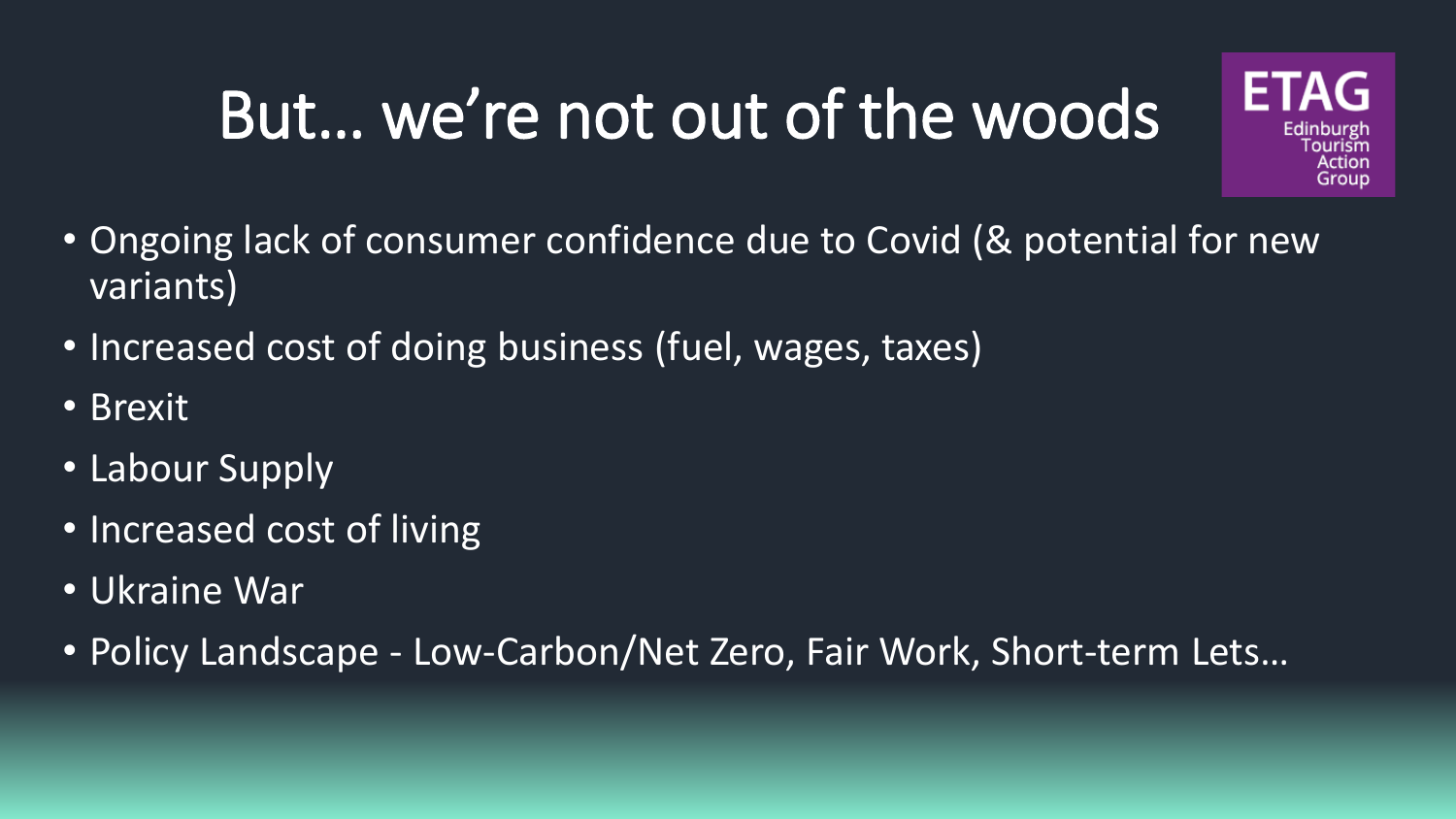

#### ETAG UPDATE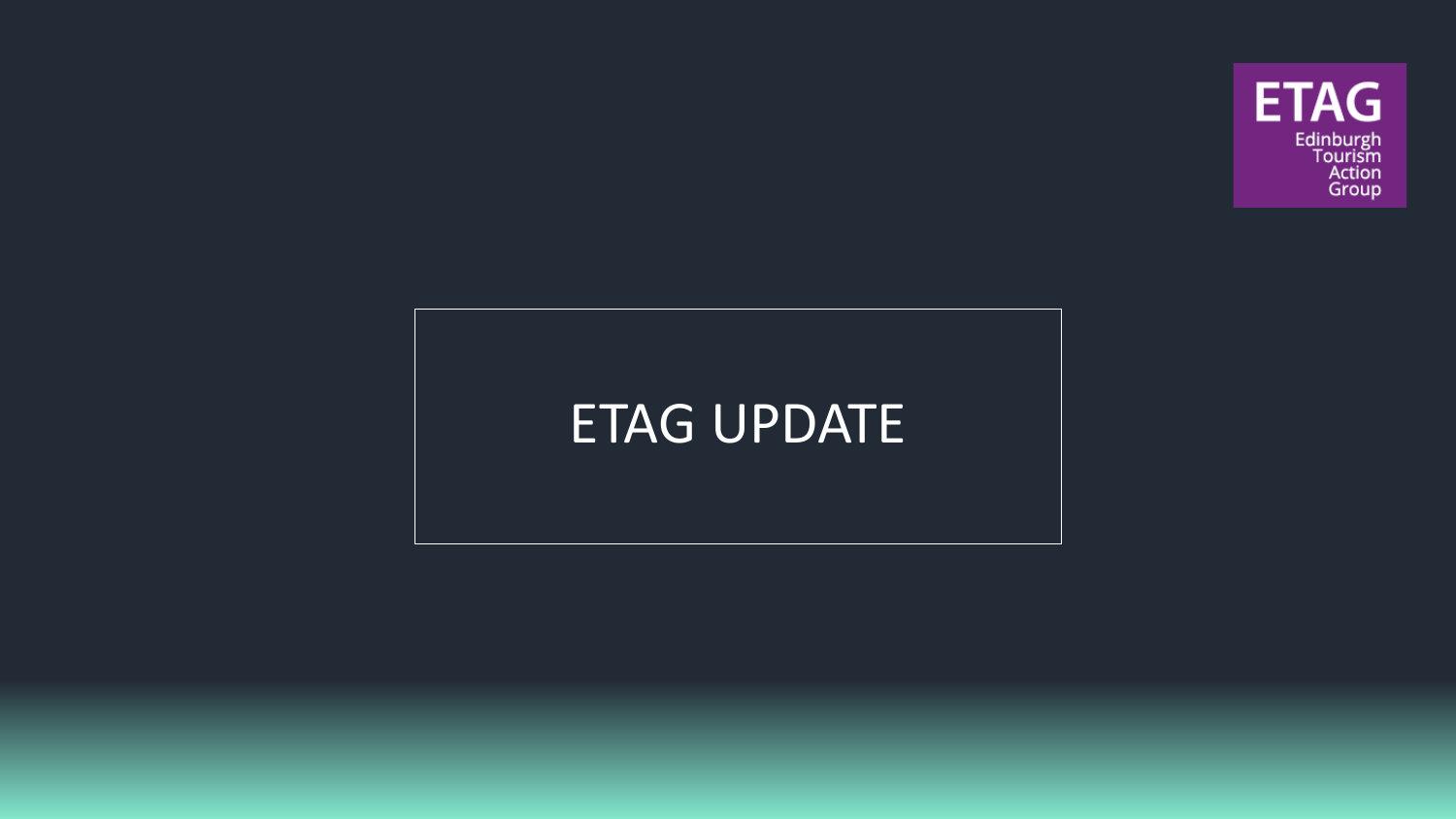#### ETAG Forward Plan

**ETAG** 

Edinburgh<br>Tourism **Action** Group

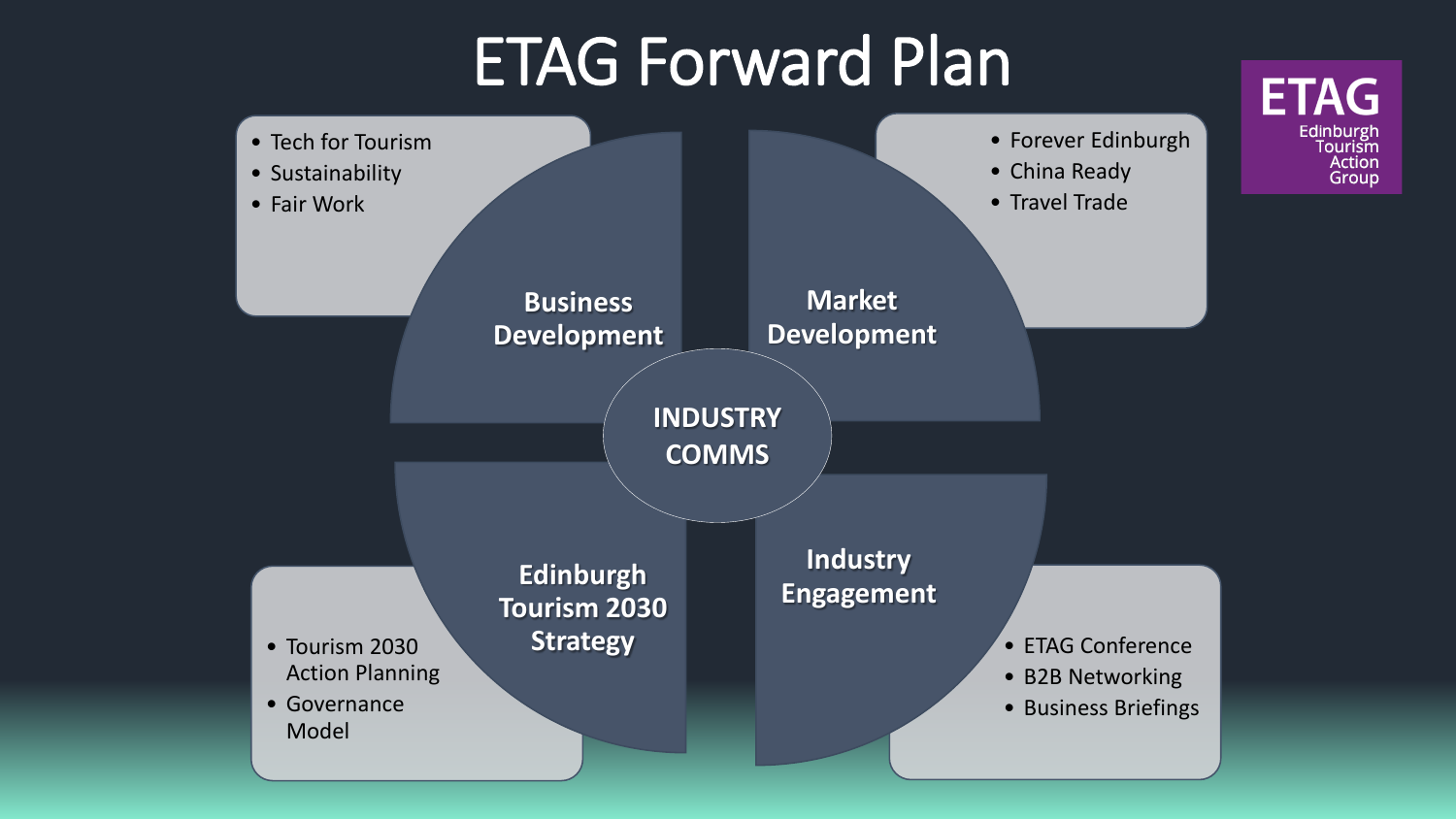### Key Highlights

Edinburg Action aroun

- Industry Comms:
	- New monthly ETAG Newsletter
- Industry Engagement:
	- ETAG Conference 2022
	- Upcoming programme of Business Briefings
	- Revival of Edinburgh Tourism Showcase
- Market Development:
	- New Travel Trade Resource digital guide and 2 upcoming workshops
	- Introducing Unpack China
	- China Ready Social Media Project Year 7
	- Supporting Forever Edinburgh Team